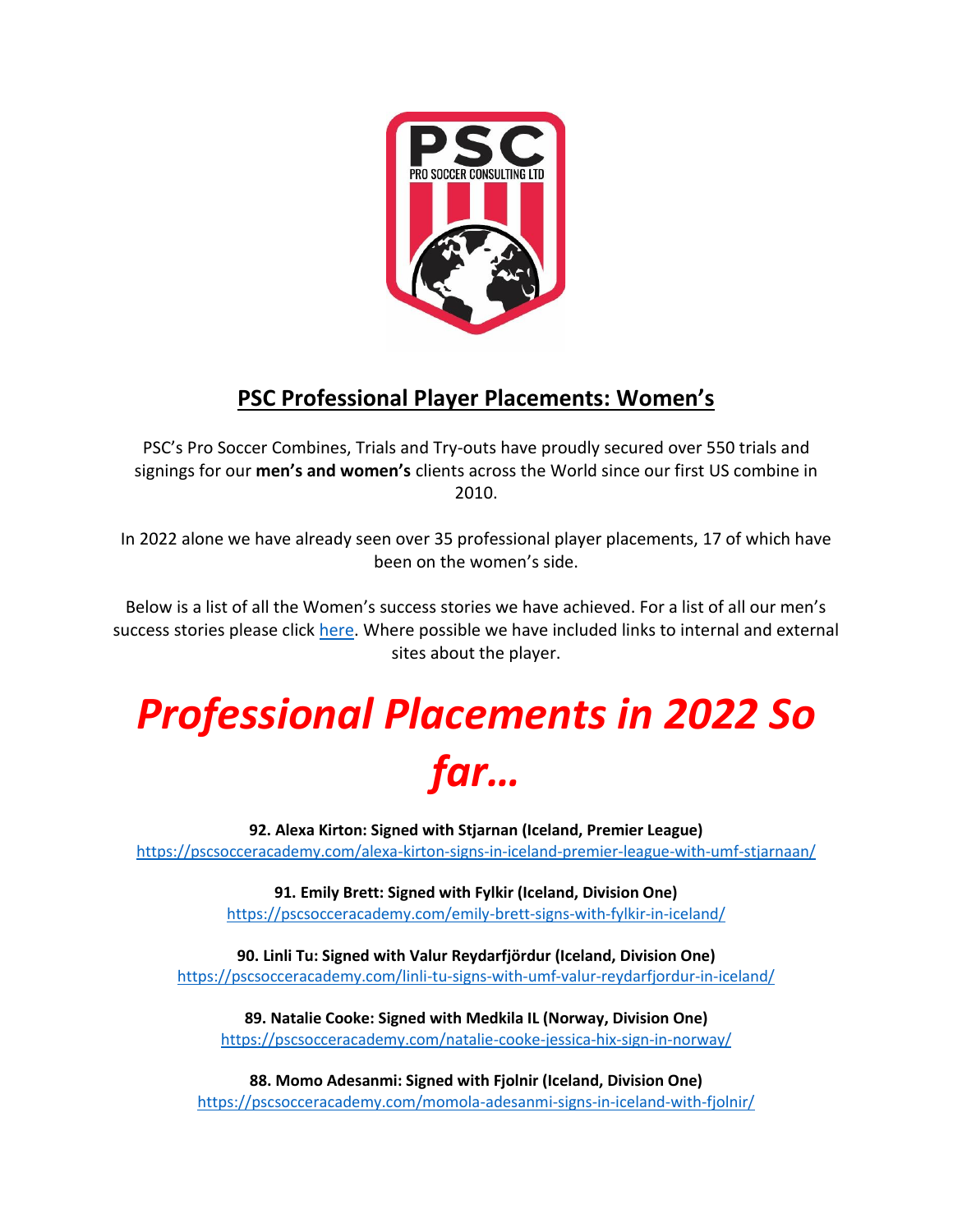**87. Brooklyn Nielsen: Signed with Volsungur (Iceland, Division Two)**

<https://pscsocceracademy.com/brooklyn-neilsen-signs-with-volsungur-in-iceland/>

**86. Heidi Giles: Signed with Valur Reydarfjördur (Iceland, Division One)**

<https://pscsocceracademy.com/heidi-giles-signs-earns-third-contract-in-three-years-re-signs-in-iceland/>

**85. Jessica Hix: Signed with Medkila IL (Norway, Division One)** <https://pscsocceracademy.com/natalie-cooke-jessica-hix-sign-in-norway/>

**84. Allyson Patterson: Signed with Volsungur (Iceland, Division Two)** <https://pscsocceracademy.com/allyson-patterson-signs-with-volsungur-in-iceland/>

83. Jessica Hix: Offered contract with Fjolnir (Iceland, Division One)

**82. Bayleigh Chaviers: Signed with Valur Reydarfjördur (Iceland, Division One)** <https://pscsocceracademy.com/bayleigh-chaviers-and-anne-colombo-re-sign-in-iceland/>

**81. Anne Colombo: Signed with Valur Reydarfjördur (Iceland, Division One)** <https://pscsocceracademy.com/bayleigh-chaviers-and-anne-colombo-re-sign-in-iceland/>

80. Louisa Moser: Offered contract IBV (Iceland, Premier League)

79. Jessika Kowart: Offered contract Volsungur (Iceland, Division Two)

78. Louisa Moser: Offered contract FH (Iceland, Division One)

77. Isabelle Austin: Offered contract with Grotta IF (Iceland, Division Two)

76. Jessika Kowart: Offered contract with Fylkir (Iceland, Division One)

## *Placements in 2021 and before….*

**75. Bayleigh Chaviers: Signed with Fjardab/Hottur/Leiknir (Iceland, Division Two)** Link:<https://pscsocceracademy.com/bayleigh-chaviers-signs-pro-in-iceland/>

**74. Anne Bailey: Signed with Fjardab/Hottur/Leiknir (Iceland, Division Two)** Link: <https://pscsocceracademy.com/anne-bailey-signs-in-iceland-with-fjardab-hottur-leiknir/>

**73. Michaela Loebel: Signed with Fjardab/Hottur/Leiknir (Iceland, Division Two)** Link[: https://pscsocceracademy.com/michaela-loebel-becomes-fourth-womens-signing-in-iceland/](https://pscsocceracademy.com/michaela-loebel-becomes-fourth-womens-signing-in-iceland/)

**72. Maggie Smither: Signed with Grotta IF (Iceland, Division One)** Link:<https://pscsocceracademy.com/maggie-smither-signs-in-iceland-with-grotta/>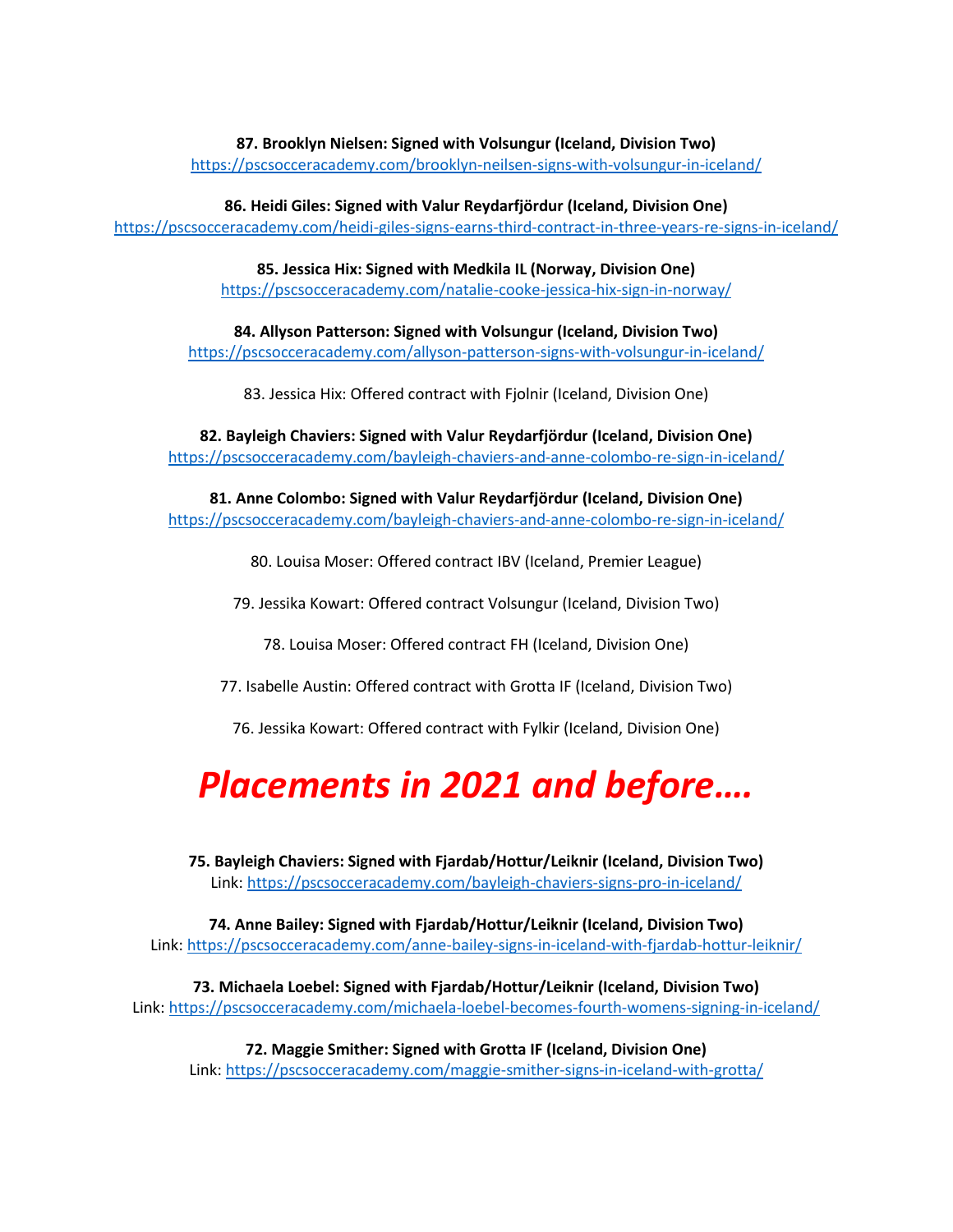#### **71. Heidi Giles: Signed with Fjardab/Hottur/Leiknir (Iceland, Division Two)** Link: <https://pscsocceracademy.com/heidi-giles-signs-in-iceland/>

70. Alleesa Muir: Offered contract with DVTK (Hungary, Division One) Link: N/A

#### **69. Natalie Oronoz: Signed with DVTK (Hungary, Division One)** Link: N/A

#### **68. Heidi Giles: Signed with with DVTK (Hungary, Division One)** Link: N/A

67. Morgan Goff: Signed with Throttur Reykjavik (Iceland, Pepsi Premier League) **Link**[: https://pscsocceracademy.com/morgan-goff-signs-with-throttur-reykjavik-in-iceland-premier](https://pscsocceracademy.com/morgan-goff-signs-with-throttur-reykjavik-in-iceland-premier-league/)[league/](https://pscsocceracademy.com/morgan-goff-signs-with-throttur-reykjavik-in-iceland-premier-league/)

> 66. Heidi Giles: Signed with Leiknir/ IF/ Hottur (Iceland, Division Two) **Link**[: https://pscsocceracademy.com/heidi-giles-signs-in-iceland/](https://pscsocceracademy.com/heidi-giles-signs-in-iceland/)

65. Helen Seed: Contract offer with Leiknir/ IF/ Hottur (Iceland, Division Two) **Link**: N/A

64. Kelley Jonhson: Signed with Afturelding (Iceland, Inkasso) **Link**[: https://pscsocceracademy.com/psc-announce-first-two-womens-success-stories-of-2020](https://pscsocceracademy.com/psc-announce-first-two-womens-success-stories-of-2020)

64. Courtney Cash: Trial with Afturelding (Iceland, Inkasso) **Link**[: https://pscsocceracademy.com/psc-announce-first-two-womens-success-stories-of-2020](https://pscsocceracademy.com/psc-announce-first-two-womens-success-stories-of-2020)

62: Abbie Boswell: Signed with Maccabi Emek Hefer (Israeli Women's Premier League) **Link**: [https://pscsocceracademy.com/psc-womens-players-abbie-boswell-and-caroline-bado-sign-in](https://pscsocceracademy.com/psc-womens-players-abbie-boswell-and-caroline-bado-sign-in-israeli-permier-league/)[israeli-permier-league/](https://pscsocceracademy.com/psc-womens-players-abbie-boswell-and-caroline-bado-sign-in-israeli-permier-league/)

61: Caroline Bado: Signed with Maccabi Emek Hefer (Israeli Women's Premier League) **Link**: [https://pscsocceracademy.com/psc-womens-players-abbie-boswell-and-caroline-bado-sign-in](https://pscsocceracademy.com/psc-womens-players-abbie-boswell-and-caroline-bado-sign-in-israeli-permier-league/)[israeli-permier-league/w](https://pscsocceracademy.com/psc-womens-players-abbie-boswell-and-caroline-bado-sign-in-israeli-permier-league/)ith Maccabi Emek Hefer (Israeli Women's Premier League)

60: Amy Strath: Signed with Fylkir (Iceland, Premier League) **Link**:<https://pscsocceracademy.com/amy-strath-signs-icelandic-premier-league-fylkir-psc-soccer/>

59: Maddie Gotta: Offered contract with Maccabi Emek Hefer (Israeli Women's Premier League) **Link:** N/A

58: Gabbie Ewing: Signed with Skovde KK (Sweden, Division 1) **Link**:<https://pscsocceracademy.com/la-womens-tryout-player-gabrielle-ewing-signs-in-sweden/>

57: Nicole Hawley: Signed with Orust FC (Sweden, Division 1) **Link**:<https://pscsocceracademy.com/nicole-hawley-signs-in-sweden-psc-soccer/>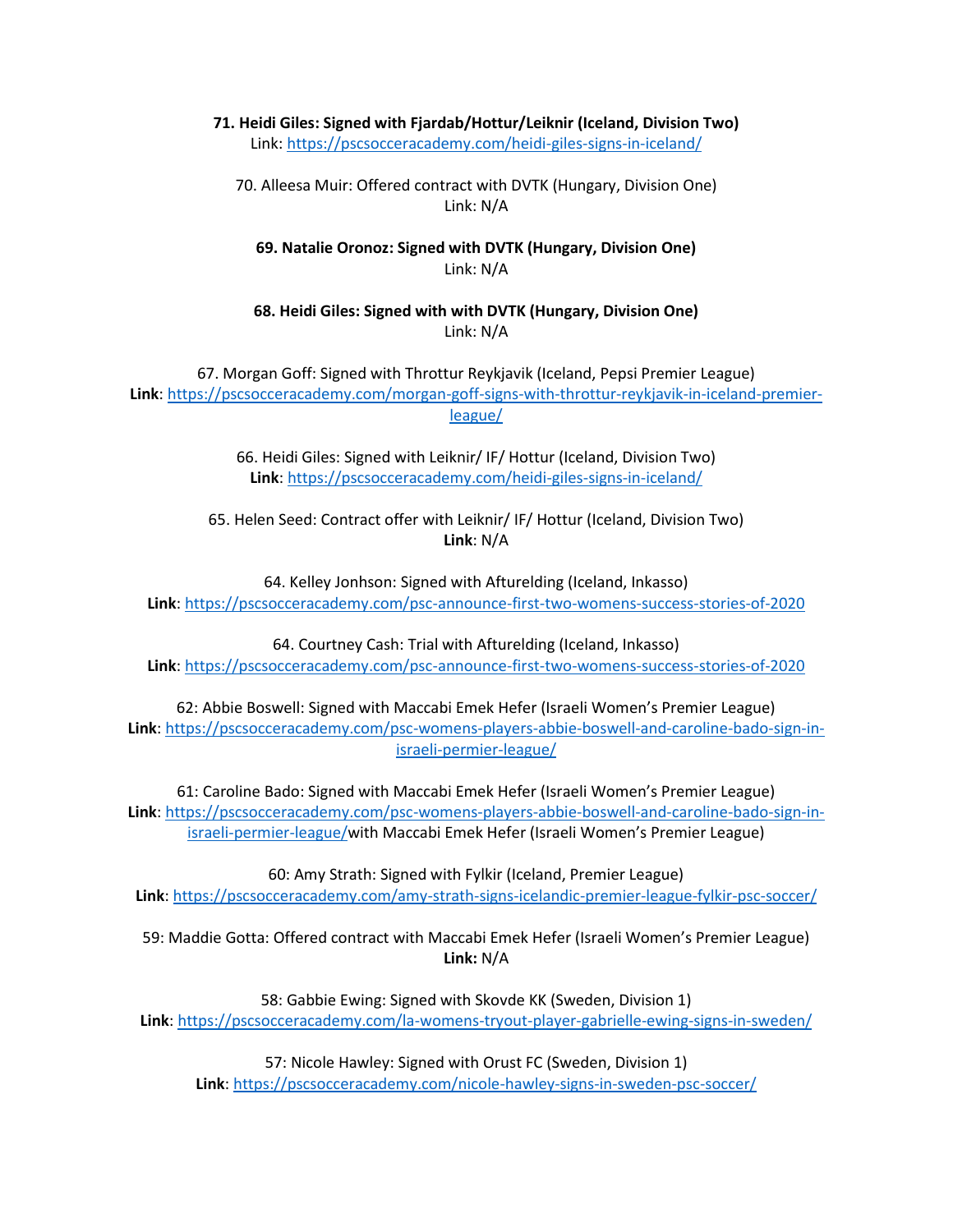56. Alexis Pelafas: Trial with Maccabi Emek Hefer (Israeli Women's Premier League) **Link:** N/A

55. Kyra Taylor: Signed with Fylkir (Iceland, Premier League) **Link:** <https://pscsocceracademy.com/kyra-taylor-signs-fylkir-psc-socccer/>

54. Olivia Bergau: Signed with Throttur Reykjavík (Iceland, Division 1) **Link:** <https://pscsocceracademy.com/olivia-bergau-signs-iceland-womens-pro-soccer-tryouts-psc/>

53. Jennifer Reyes: Signed with Skovde KK (Sweden, Division 1) **Link**[: https://pscsocceracademy.com/ariela-lewis-jennifer-reyes-soccer-sweden-psc-success/](https://pscsocceracademy.com/ariela-lewis-jennifer-reyes-soccer-sweden-psc-success/)

52. Ariela Lewis: Signed with Skovde KK (Sweden, Division 1) **Link:** <https://pscsocceracademy.com/ariela-lewis-jennifer-reyes-soccer-sweden-psc-success/>

51. Kelley Johnson: Signed with Skovde KIK (Sweden, Division 1) **Link:** [https://pscsocceracademy.com/womens-pro-soccer-tryout-katelyn-nebesnik-kelley-johnson](https://pscsocceracademy.com/womens-pro-soccer-tryout-katelyn-nebesnik-kelley-johnson-signsweden-psc-soccer/)[signsweden-psc-soccer/](https://pscsocceracademy.com/womens-pro-soccer-tryout-katelyn-nebesnik-kelley-johnson-signsweden-psc-soccer/)

50. Katelyn Nebesnik: Signed with Skovde KIK (Sweden, Division 1)

**Link:** [https://pscsocceracademy.com/womens-pro-soccer-tryout-katelyn-nebesnik-kelley-johnson](https://pscsocceracademy.com/womens-pro-soccer-tryout-katelyn-nebesnik-kelley-johnson-signsweden-psc-soccer/)[signsweden-psc-soccer/](https://pscsocceracademy.com/womens-pro-soccer-tryout-katelyn-nebesnik-kelley-johnson-signsweden-psc-soccer/)

49. Jenna Ackerly: Signed with Vänersborgs FK (Sweden, Division 2) **Link:** <https://pscsocceracademy.com/womens-pro-soccer-tryout-jenna-ackerly-signs-sweden-pscsoccer/>

> 48. Tori Ornela: Re-signed with Akranes **Link**:<https://pscsocceracademy.com/tori-ornela-re-signs-ia-akranes-iceland/>

47. Nicole Maher: Signed with UMF Sindri Hofn (Iceland, Division 1)

**Link**: [https://www.pscsocceracademy.com/nicole-maher-psc-womens-combine-signs-umf-sindri-hofn](https://www.pscsocceracademy.com/nicole-maher-psc-womens-combine-signs-umf-sindri-hofn-iceland-usa/)[iceland-usa/](https://www.pscsocceracademy.com/nicole-maher-psc-womens-combine-signs-umf-sindri-hofn-iceland-usa/)

46. Kori Butterfield: Signed with Throttur (Iceland, Division 1) **Link**: [https://www.pscsocceracademy.com/kori-butterfield-signs-throttur-reykjavik-psc-womens](https://www.pscsocceracademy.com/kori-butterfield-signs-throttur-reykjavik-psc-womens-combine-usa/)[combine-usa/](https://www.pscsocceracademy.com/kori-butterfield-signs-throttur-reykjavik-psc-womens-combine-usa/)

45. Elise Larrett: Signed with RoPS (Finland, Division 1)

44. Katelyn Nebesnik: Signed with UMF Sindri Hofn (Iceland, Division 1)

**Link**: [https://www.pscsocceracademy.com/katelyn-nebesnick-crystal-lewin-psc-womens-combine-sign](https://www.pscsocceracademy.com/katelyn-nebesnick-crystal-lewin-psc-womens-combine-sign-iceland-umf-sindri-hofn-usa/)[iceland-umf-sindri-hofn-usa/](https://www.pscsocceracademy.com/katelyn-nebesnick-crystal-lewin-psc-womens-combine-sign-iceland-umf-sindri-hofn-usa/)

43. Crystal Lewin: Signed with UMF Sindri Hofn (Iceland, Division 1) **Link**: [https://www.pscsocceracademy.com/katelyn-nebesnick-crystal-lewin-psc-womens-combine-sign](https://www.pscsocceracademy.com/katelyn-nebesnick-crystal-lewin-psc-womens-combine-sign-iceland-umf-sindri-hofn-usa/)[iceland-umf-sindri-hofn-usa/](https://www.pscsocceracademy.com/katelyn-nebesnick-crystal-lewin-psc-womens-combine-sign-iceland-umf-sindri-hofn-usa/)

42. Lani Smith: re-signed with Vasteras BK30 (Sweden, Division 1)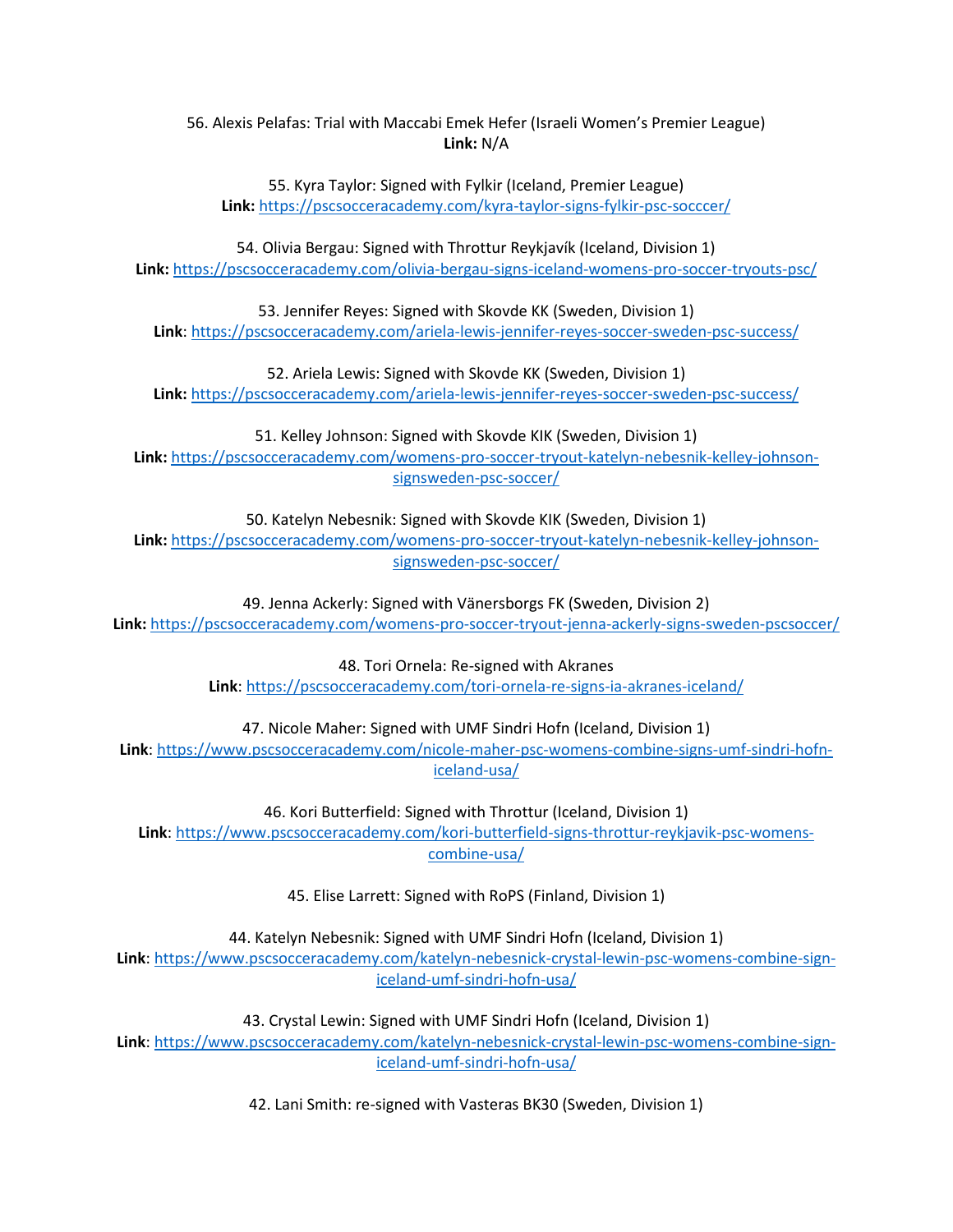41. Arika Ontiveros: Contract offer from Vasteras BK30 (Sweden, Division 1)

40. Hannah Kimsey: Contract offer from Vasteras BK30 (Sweden, Division 1)

39. Jessica Brooksby contract offer Throttur (Iceland, Division 1)

38. Tori Christ: Signed with RoPS (Finland Division 1)

**Link**:<https://www.pscsocceracademy.com/psc-womens-combine-success-tori-christ-finland/>

36. Leigh Jakes: Contract Offer from Víkingur Olafsvík (Iceland, Division 1)

35. Tori Ornela: Signed with ÍA Akranes (Iceland, Division 1) **Link**: <https://www.pscsocceracademy.com/tori-ornela-signs-akranes-iceland-psc-soccer/>

34. Mykaylin Rosenquist: Trial with UMF Stjarnan (Iceland, Premier League)

33. Johanna Engberg: Signed with Víkingur Ólafsvík (Iceland, Division 1) Links: [https://www.pscsocceracademy.com/former-keiser-university-womens-player-signs-with](https://www.pscsocceracademy.com/former-keiser-university-womens-player-signs-with-vikingur-olafsvik-in-iceland/)[vikingur-olafsvik-in-iceland/](https://www.pscsocceracademy.com/former-keiser-university-womens-player-signs-with-vikingur-olafsvik-in-iceland/)

32. Mykaylin Rosenquist: Signed with IR Reykjavik (Iceland, Division 1) Links: [https://www.pscsocceracademy.com/psc-womens-combine-attendee-signs-with-ir-reykjavik-in](https://www.pscsocceracademy.com/psc-womens-combine-attendee-signs-with-ir-reykjavik-in-iceland/)[iceland/](https://www.pscsocceracademy.com/psc-womens-combine-attendee-signs-with-ir-reykjavik-in-iceland/)

31. Tori Ornela: Signed with Haukar (Iceland, Premier League) **Links**[: https://www.pscsocceracademy.com/2016-womens-combine-attendee-signs-with-icelandic](https://www.pscsocceracademy.com/2016-womens-combine-attendee-signs-with-icelandic-premier-league-side-haukar/)[premier-league-side-haukar/](https://www.pscsocceracademy.com/2016-womens-combine-attendee-signs-with-icelandic-premier-league-side-haukar/)

30. Michaela Mansfield: Signed with Throttur (Iceland, Division 1)

**Link**: [https://www.pscsocceracademy.com/psc-womens-combine-success-michaela-mansfield-signs-in](https://www.pscsocceracademy.com/psc-womens-combine-success-michaela-mansfield-signs-in-iceland/)[iceland/](https://www.pscsocceracademy.com/psc-womens-combine-success-michaela-mansfield-signs-in-iceland/)

29. Jen Pelley: Signed with Alta IF (Sweden, Division 2) **Link**: [https://www.pscsocceracademy.com/2016-womens-combine-attendee-signs-with-swedish-club](https://www.pscsocceracademy.com/2016-womens-combine-attendee-signs-with-swedish-club-alta-if/)[alta-if/](https://www.pscsocceracademy.com/2016-womens-combine-attendee-signs-with-swedish-club-alta-if/)

28. Hannah Keane: offered contract RoPS (Finland, Division 1)

27. Jessica Brooksby: Trial with FH Hafnarfjordur (Iceland, Premier League) **Link:** [https://www.pscsocceracademy.com/2016-combine-player-earns-trial-with-womens-champions](https://www.pscsocceracademy.com/2016-combine-player-earns-trial-with-womens-champions-league-side-umf-stjarnan/)[league-side-umf-stjarnan/](https://www.pscsocceracademy.com/2016-combine-player-earns-trial-with-womens-champions-league-side-umf-stjarnan/)

26. Michaela Mansfield: Trial with Vikingur (Iceland, Division 1)

25. Lani Smith: Re-signed with Vasteras BK 30 (Sweden, Division 1)

Links: [https://www.pscsocceracademy.com/psc-combine-attendee-lani-smith-extends-stay-in-sweden](https://www.pscsocceracademy.com/psc-combine-attendee-lani-smith-extends-stay-in-sweden-with-vasteras-bk30/)[with-vasteras-bk30/](https://www.pscsocceracademy.com/psc-combine-attendee-lani-smith-extends-stay-in-sweden-with-vasteras-bk30/)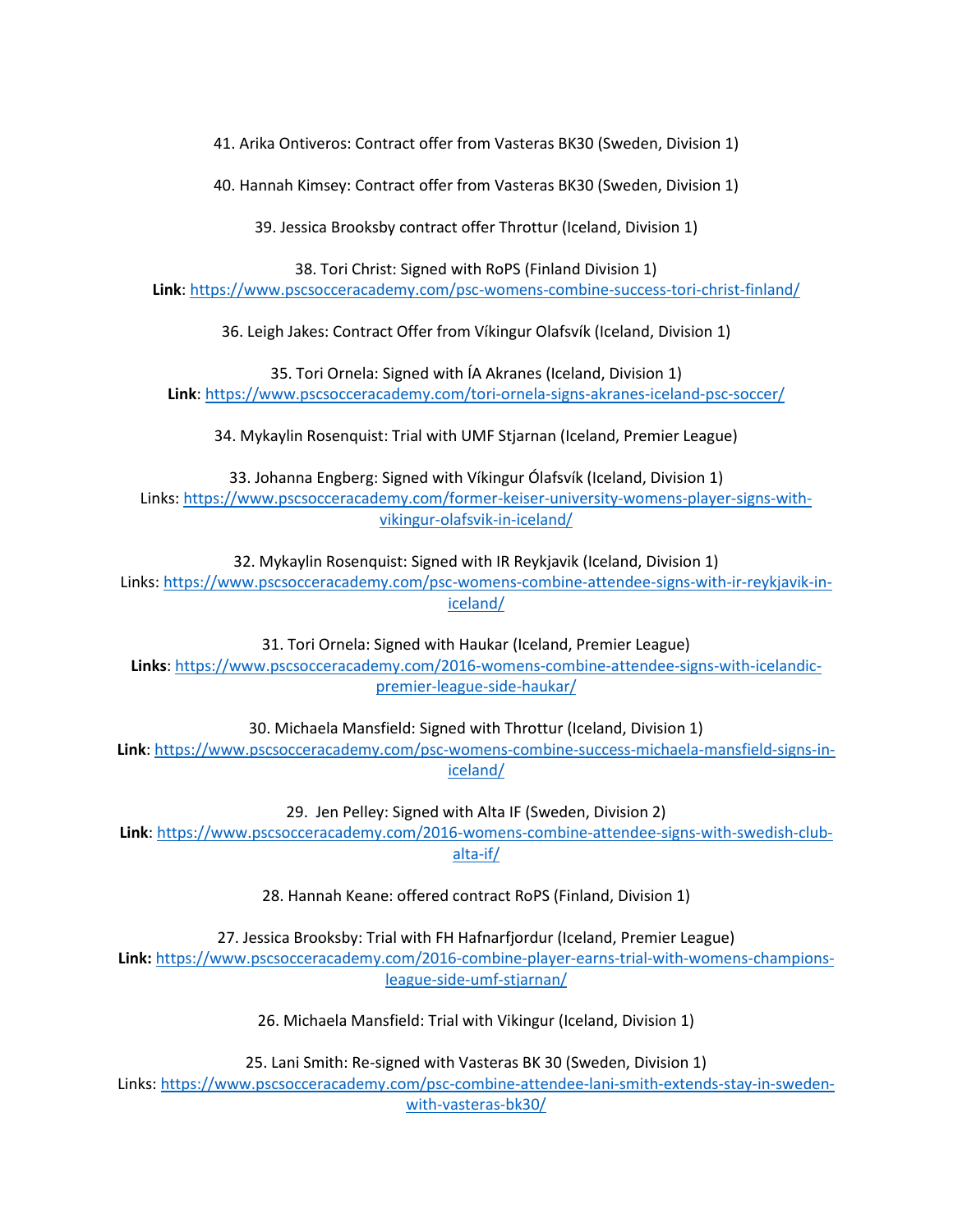24. Mykaylin Rosenquist: Offered Contract with Vasteras BK30 (Sweden, Division 1)

23. Jessica Brooksby: Trial with UMF Stjarnan (Iceland, Premier League) Link[: https://www.pscsocceracademy.com/2016-combine-player-earns-trial-with-womens-champions](https://www.pscsocceracademy.com/2016-combine-player-earns-trial-with-womens-champions-league-side-umf-stjarnan/)[league-side-umf-stjarnan/](https://www.pscsocceracademy.com/2016-combine-player-earns-trial-with-womens-champions-league-side-umf-stjarnan/)

22. Michaela Mansfield: Trial with FH Hafnarfjordur (Iceland, Premier League) **Link:** [https://www.pscsocceracademy.com/womens-san-diego-combine-attendee-earns-trial-with](https://www.pscsocceracademy.com/womens-san-diego-combine-attendee-earns-trial-with-icelandic-premier-league-club/)[icelandic-premier-league-club/](https://www.pscsocceracademy.com/womens-san-diego-combine-attendee-earns-trial-with-icelandic-premier-league-club/)

21. Sydney Blomquist: Signed with Västerås BK30 (Sweden, Division 1) Link: https://www.pscsocceracademy.com/psc-womens-combine-success-sydney-blomquist-vasteras/

20. Lauren Prott: Signed with FC Djursholm Dam (Sweden, Division 1)

19. Hannah Kimsey re-signed with QBIK (Sweden, Division 1)

Links[: https://www.pscsocceracademy.com/psc-womens-combine-duo-sign-for-swedish-division-one](https://www.pscsocceracademy.com/psc-womens-combine-duo-sign-for-swedish-division-one-side-qbik/)[side-qbik/](https://www.pscsocceracademy.com/psc-womens-combine-duo-sign-for-swedish-division-one-side-qbik/)

18. Shanice Robe: Signed with QBIK (Sweden, Division 1)

Links[: https://www.pscsocceracademy.com/psc-womens-combine-duo-sign-for-swedish-division-one](https://www.pscsocceracademy.com/psc-womens-combine-duo-sign-for-swedish-division-one-side-qbik/)[side-qbik/](https://www.pscsocceracademy.com/psc-womens-combine-duo-sign-for-swedish-division-one-side-qbik/)

17. Lauren Silver: Signed by FC Djursholm Dam (Sweden, Division 1)

16. Ashleigh Shim: Signed by FC Djursholm Dam (Sweden, Division 1)

15. Mykaylin Rosenquist: Signed with LB07 (Sweden, Division 1)

14. Hanna Terry: Signed with QBIK (Sweden, Division 1)

Links :<https://www.pscsocceracademy.com/womens-pro-soccer-combine-success-psc-hanna-terry/>

13. Jordan O'Brien: Signed with QBIK (Sweden, Division 1)

Links:<https://www.pscsocceracademy.com/psc-womens-combine-success-jordan-o-brien-qbik/>

12. Monica Gonyo: Offered contract with Alta IF (Sweden, Division 1)

11. Lauren Prott: Signed with Vasteras BK30 (Sweden, Division 1) Links :<https://www.pscsocceracademy.com/lauren-prott-psc-womens-combine-success/>

10. Lani Smith: Signed with Vasteras BK30 (Sweden, Division 1) Links [: https://www.pscsocceracademy.com/psc-womens-pro-combine-success-lani-smith/](https://www.pscsocceracademy.com/psc-womens-pro-combine-success-lani-smith/)

9. Hannah Kimsey: Signed with QBIK (Sweden, Division 1) **Link:** <https://www.pscsocceracademy.com/psc-womens-pro-soccer-combine-double-success/>

8. Lauren Badalamente: Signed with QBIK (Sweden, Division 1)